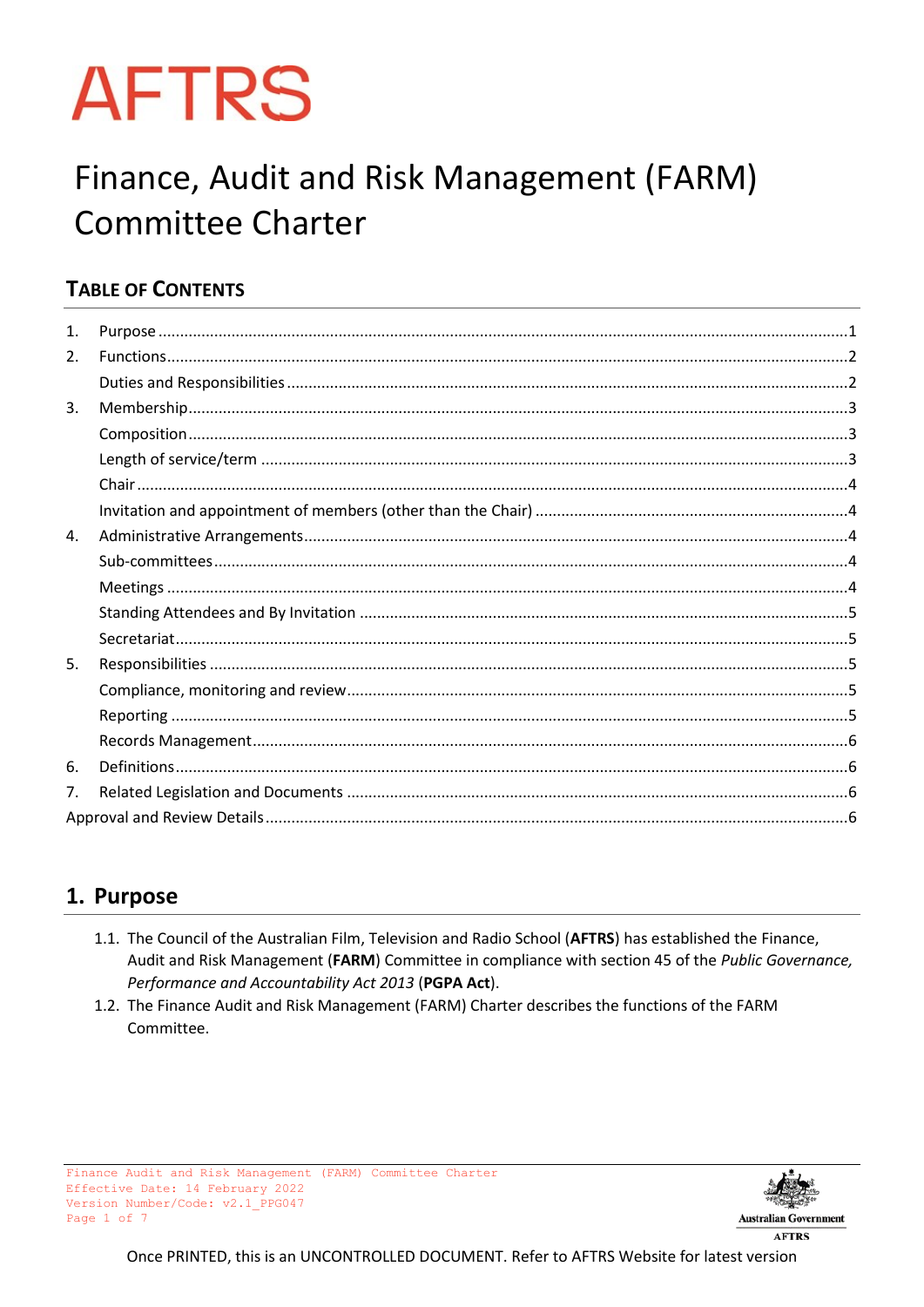# **Functions**

- 1.3. The AFTRS Council has determined that the FARM Committee will perform the following functions for AFTRS:
	- review the appropriateness of the Council's:
		- financial reporting;
		- performance reporting;
		- system of risk oversight; and
		- system of internal control;
	- provide a forum for communication between the Council, senior management and both the internal and external auditors; and
	- consider other matters, as referred to the FARM Committee by Council.

#### <span id="page-1-0"></span>**Duties and Responsibilities**

In carrying out its functions, the FARM Committee may consider any matters relating to the financial affairs and risk management issues of AFTRS that the FARM Committee determines to be desirable.

The duties of the FARM Committee are:

#### **Financial reporting**

- 1.4. to examine the annual financial report before submission to the Council, focusing particularly on:
	- any changes in accounting policies and practices;
	- areas where significant judgment is required, such as provisions or contingent liabilities;
	- significant adjustments resulting from the audit;
	- compliance with accounting standards;
	- compliance with Government and legal requirements; and
	- reports prepared by management for release to the stakeholders;
- 1.5. to provide a statement to the Council:
	- whether in the committees view the annual financial statements, comply with the PGPA Act, the PGPA Rules, the Accounting Standards and supporting guidance; and
	- in respect of the appropriateness of AFTRS' financial reporting as a whole, referencing, if required, any specific areas of concern or suggestions for improvement.
- 1.6. to provide any other advice to the accountable authority about the accountable authority's obligations under the PGPA Act and other relevant legislation.

#### **Performance reporting**

- 1.7. to satisfy itself that AFTRS has an appropriate performance reporting framework that is linked to AFTRS' objectives and outcomes;
- 1.8. to provide a statement to the Council in respect to the appropriateness of the Annual Performance Statements.

#### **System of risk oversight**

- 1.9. to review the process established for identifying major risks to which AFTRS is exposed;
- 1.10. to provide a statement to the Council: whether in the committee's view AFTRS' system of risk oversight and management as a whole is appropriate and any specific areas of concern or suggestions for improvement;
- 1.11. to review all significant transactions that do not form part of AFTRS' normal business;
- 1.12. to review any current and pending litigation which has significant financial risk exposure for AFTRS;



**AFTRS**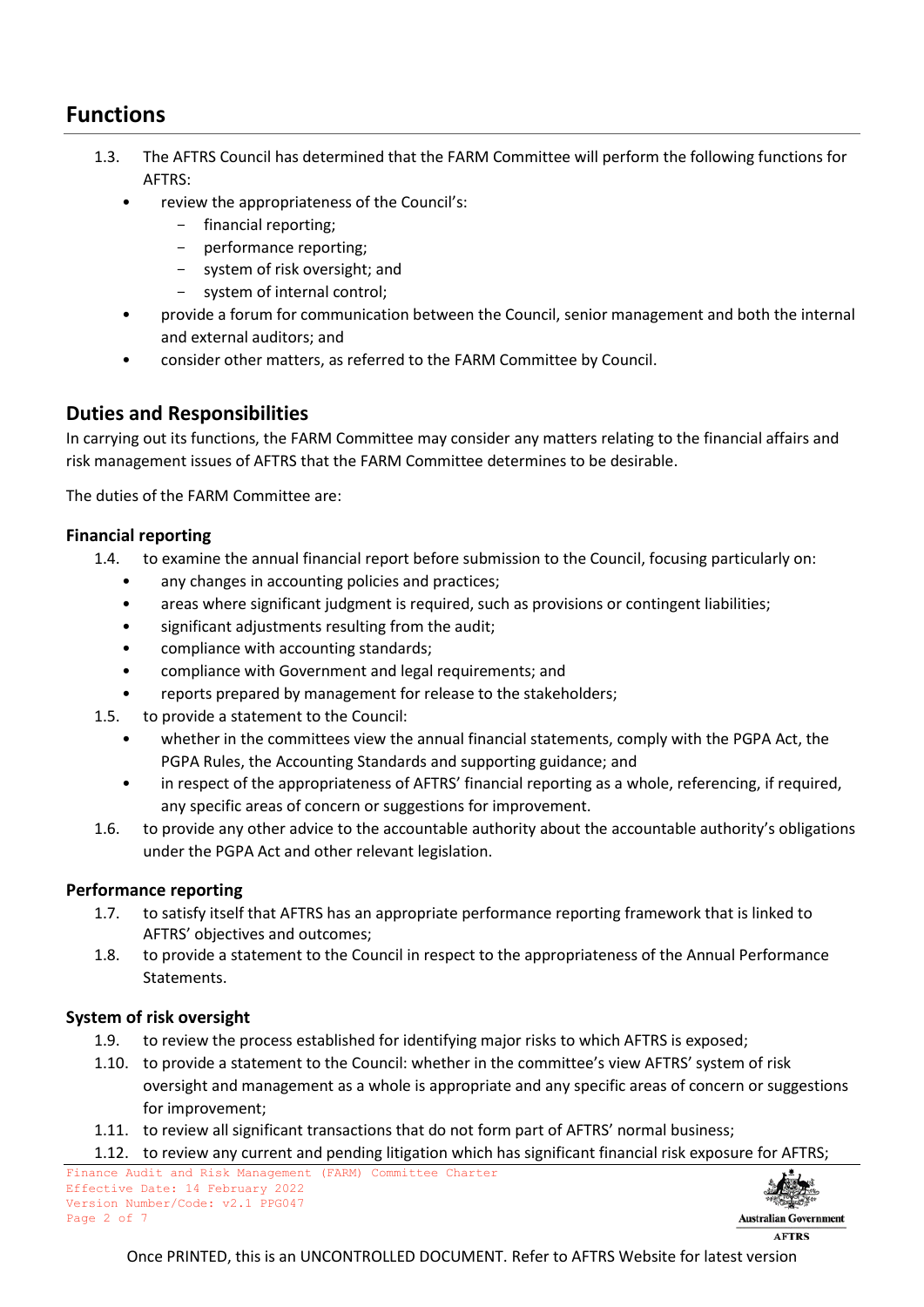- 1.13. to consider significant cases of employees and student conflict of interest, misconduct or fraud;
- 1.14. to evaluate AFTRS' exposure to fraud;
- 1.15. to approve the internal audit program and ensure that the internal audit function is adequately resourced and has appropriate standing within the AFTRS;
- 1.16. to promote co-ordination between management and internal and external auditors;
- 1.17. to review any significant matters reported by the internal auditors and ascertain whether management's response is adequate;
- 1.18. to ensure that the internal auditors are independent of the activities that they audit;
- 1.19. to discuss with the external auditor before the audit commences the nature and scope of the audit;
- 1.20. to discuss issues and/or reservations arising from the interim and final audits, and any matters the auditor may wish to discuss;
- 1.21. to consider the external auditor's management letter and management's response;
- 1.22. to request and review special audits or investigations as may be necessary;
- 1.23. to be consulted on the engagement or termination of the internal auditors.

#### **System of internal control**

- 1.24. to verify that the internal control systems are adequate and functioning effectively;
- 1.25. to discuss and review with management, its philosophy with respect to business ethics corporate conduct, the AFTRS Code of Conduct and values;
- 1.26. to review with management or the internal auditors or both the philosophy with respect to controlling the AFTRS' assets and information systems, the staffing of the key functions and the plans for enhancement of operations;
- 1.27. to consider compliance with any regulatory or statutory requirements; and
- 1.28. to meet annually with the internal and external auditors without AFTRS management or staff present.

# <span id="page-2-0"></span>**2. Membership**

#### <span id="page-2-1"></span>**Composition**

- 2.1. The FARM Committee consists of up to five (5) independent members but no less than three (3) members.
- 2.2. The FARM Committee may include Council members (excluding the Chair of Council and the Chief Executive Officer as an ex-officio member of the Council).
- 2.3. The FARM Committee may not include AFTRS' employees.

#### <span id="page-2-2"></span>**Length of service/term**

- 2.4. Council will appoint members for an initial period of three (3) years.
- 2.5. Members may be reappointed for further periods of three (3) years, or a lesser period, as determined by the Council, following the Council's assessment of the member's performance as a FARM Committee member.

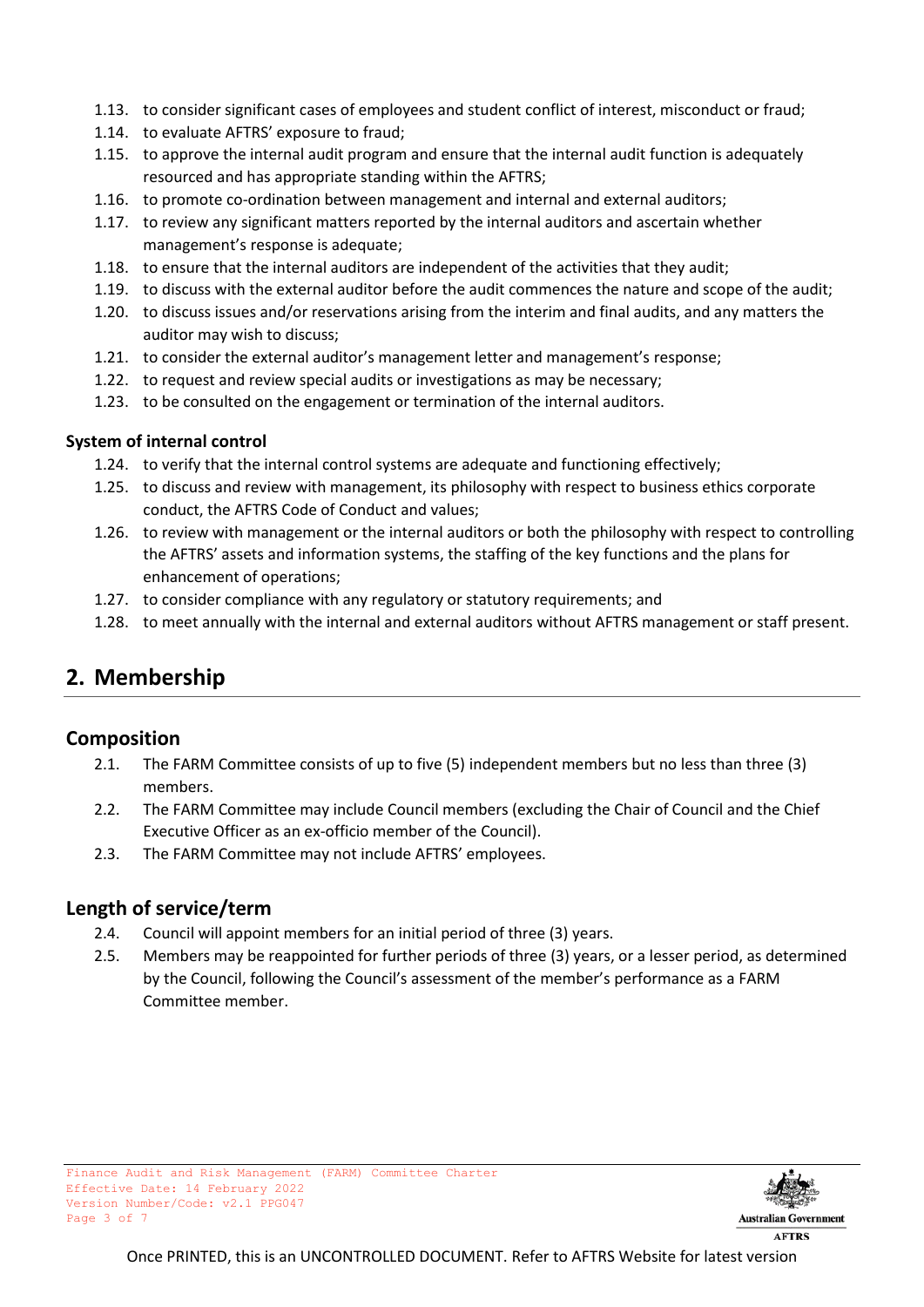# <span id="page-3-0"></span>**Chair**

#### **Appointment**

2.6. The Council appoints the Chair of the FARM Committee, who must be either an independent member or a member of the Council, (other than the Chair of the Council or the Chief Executive Officer as an ex-officio Council member).

#### **Alternate Chair**

2.7. In the absence of the Chair, the FARM Committee is authorised to appoint another member of the FARM Committee to act as Chair.

## <span id="page-3-1"></span>**Invitation and appointment of members (other than the Chair)**

- 2.8. The individuals sourced as members of the FARM Committee will have the appropriate qualifications, knowledge, skills, or experience to assist the FARM Committee to perform its functions.
- 2.9. Independent members will be sought from professional recommendations or through professional peak bodies.
- 2.10. The Council may from time to time invite and resolve for a Council member to become a member of the FARM Committee.

# <span id="page-3-2"></span>**3. Administrative Arrangements**

#### <span id="page-3-3"></span>**Sub-committees**

3.1. The FARM Committee may establish one or more sub-committees to assist the full Committee in meeting its responsibilities. The responsibilities, membership and reporting arrangements for each sub-committee must be documented and approved by the full Committee.

#### <span id="page-3-4"></span>**Meetings**

3.2. The FARM Committee must hold at least 4 meetings each year as required by the Council.

#### **Quorum**

3.3. A quorum of the Committee consists of three (3) members.

#### **Minutes**

- 3.4. One of AFTRS' officers will be appointed to prepare and keep minutes of meetings.
- 3.5. The draft minutes of the last FARM Committee meeting, approved by the FARM Committee Chair will be provided for inclusion in papers of the next meeting of the AFTRS Council.
- 3.6. The minutes, or relevant extracts, will be provided to the internal auditors and external auditors. This may occur through access to the draft minutes for approval in the FARM Committee papers.

#### **Conflict of interest**

- 3.7. All FARM members have a duty to disclose material personal interest that relates to the affairs of AFTRS.
- 3.8. The disclosure of interest/s, or a change in a previously disclosed interest, must be provided to the FARM Committee at the next Committee meeting after the member becomes aware of the interest.
- 3.9. At the beginning of each FARM Committee meeting, members are provided an opportunity to disclose interests, and declare any potential or actual conflicts of interest that may apply to specific matters on the meeting agenda.

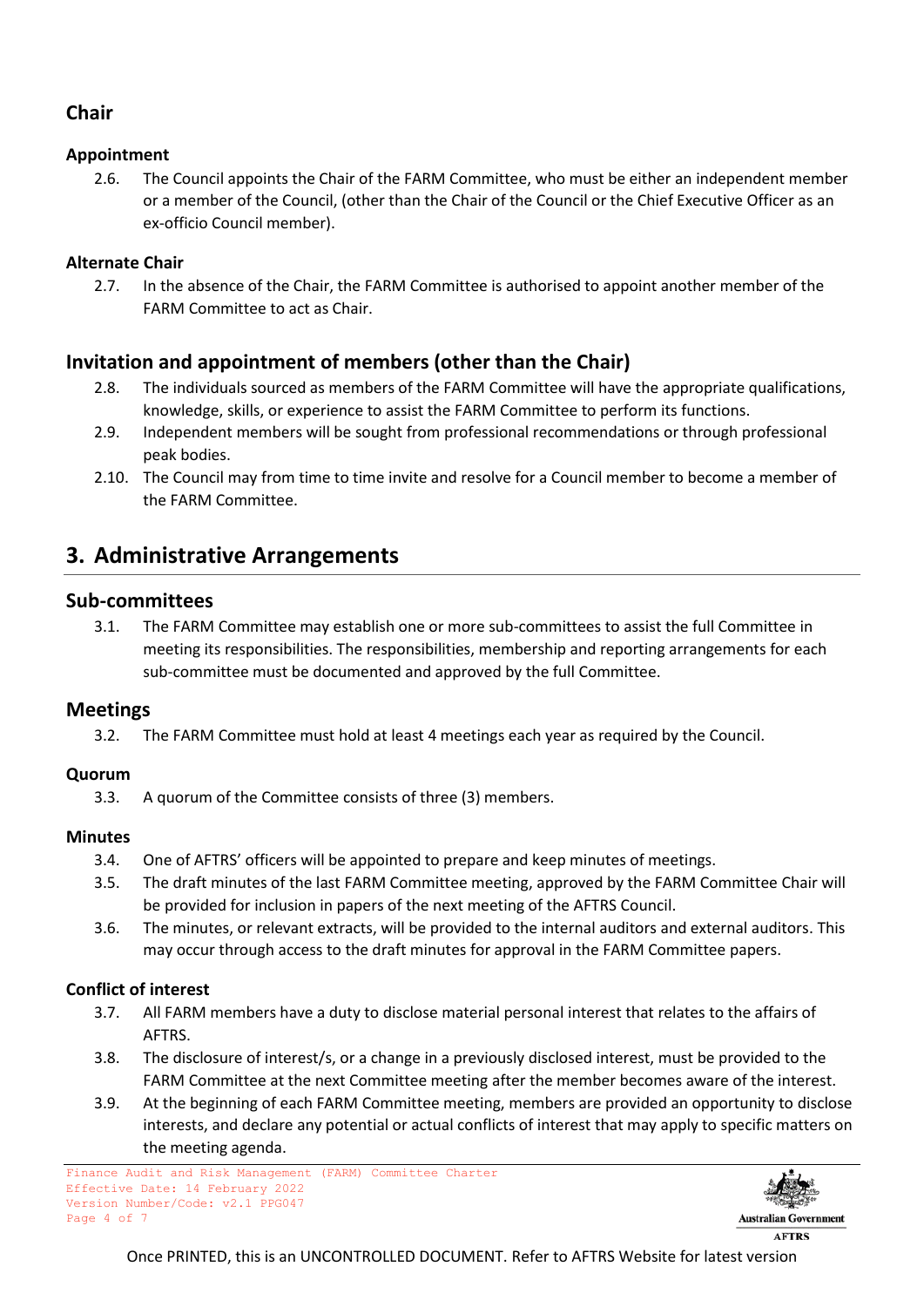- 3.10. Where required by the Chair, the member will be excused from the meeting or from the FARM Committee's deliberation of the relevant agenda item/s.
- 3.11. Details of disclosures and the action taken will be appropriately minuted.
- 3.12. A register of disclosures and mitigations will be maintained by the FARM Secretariat and available to FARM members on the secure board papers platform.

#### **Matters for decision or discussion outside scheduled meetings**

3.13. Out-of-session discussion and decisions by the FARM Committee may be required for matters outside of regular meetings. In such circumstances, the Secretariat or delegate may request members to vote on matters via circular resolution.

#### <span id="page-4-0"></span>**Standing Attendees and By Invitation**

- 3.14. The following members of AFTRS Staff are standing attendees at each FARM Committee meeting, contributing to or observers of regular items on the agenda:
	- Chief Executive Officer (Director of AFTRS)
	- Chief Financial Officer
	- Head of Finance
	- Head of Strategy and Governance
- 3.15. The following external parties are standing attendees at each FARM Committee meeting, contributing as advisors and/or observers:
	- Representative/s of internal audit provider
	- Representative/s of the Australian National Audit Office (ANAO)
- 3.16. The FARM Committee may extend an invitation to a Committee meeting to various AFTRS Staff or external individuals to provide information on any matter being examined by the Committee.

#### <span id="page-4-1"></span>**Secretariat**

3.17. The Head of Governance will provide secretariat services to the FARM Committee supported by various AFTRS officers, coordinating agenda preparation, and ensuring the distribution of the Committee papers and preparation of meeting minutes.

## <span id="page-4-2"></span>**4. Responsibilities**

#### <span id="page-4-3"></span>**Compliance, monitoring and review**

- 4.1. The Charter will be scheduled for review every three years. This may occur earlier dependent on external factors such as legislative reform.
- 4.2. Substantive changes to the functions of the FARM Committee set out in this Charter will be recommended by the FARM Committee and must be formally approved by the Council.
- 4.3. Biennially, the FARM Committee will conduct a self-assessment of performance, assessing its conduct and deliverables against the Charter.

#### <span id="page-4-4"></span>**Reporting**

- 4.4. The FARM Committee must:
	- record the proceedings of each meeting and circulate them to the AFTRS Council as soon as practicable, this may be through the inclusion of draft minutes in Council papers; and
	- prepare reports to the Council, as required by the Council.

Finance Audit and Risk Management (FARM) Committee Charter Effective Date: 14 February 2022 Version Number/Code: v2.1 PPG047 Page 5 of 7

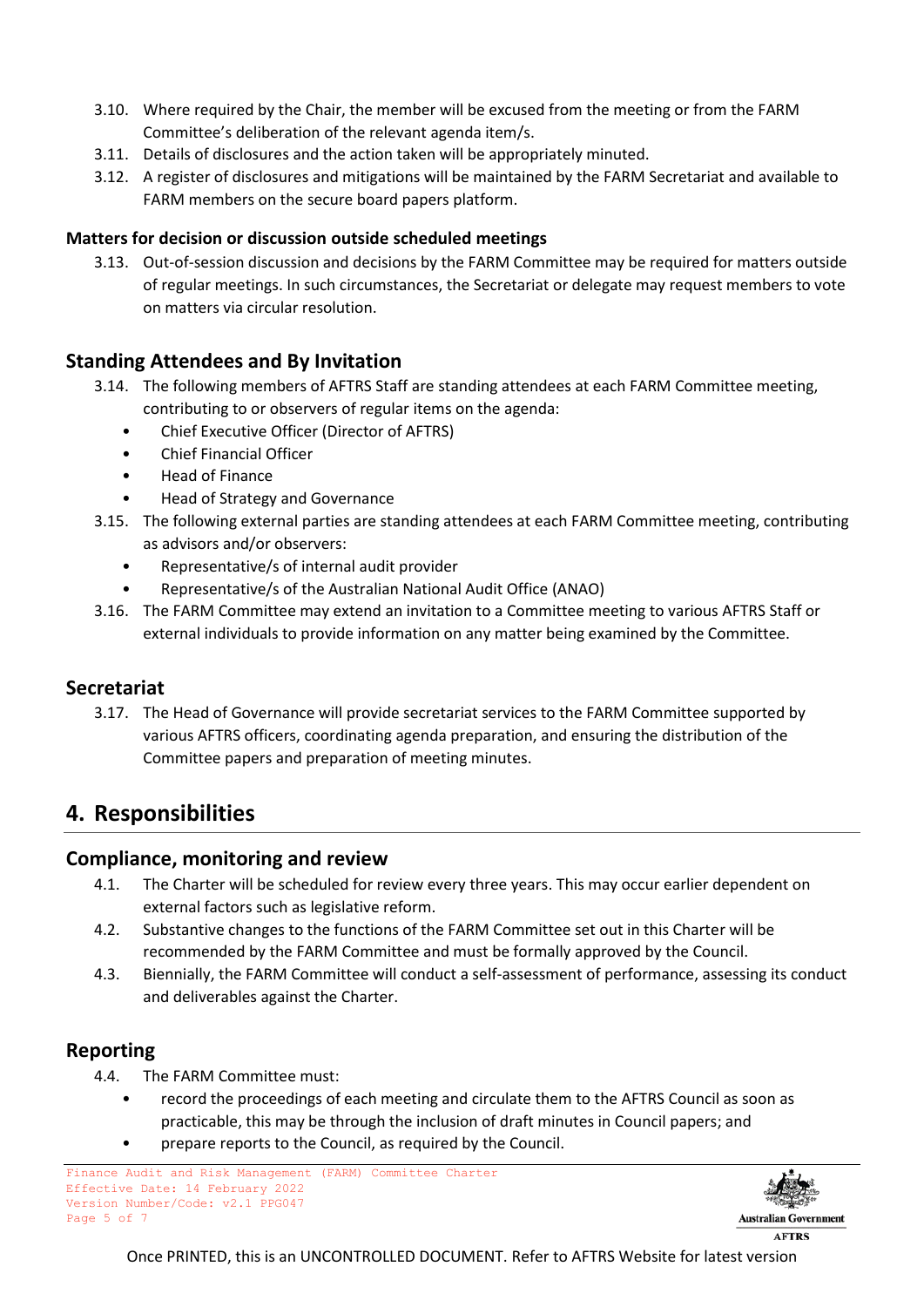#### <span id="page-5-0"></span>**Records Management**

- 4.5. The FARM Charter as a corporate document will be registered in the AFTRS Policy Register.
- 4.6. All records relevant to administering the Charter will be maintained by the Policy and Governance Officer.

# <span id="page-5-1"></span>**5. Definitions**

| <b>AFTRS employees:</b> | Non-executive board members (i.e., members of the AFTRS Council) or persons engaged<br>primarily to be audit committee members are not considered employees of the School <sup>1</sup> .                                        |
|-------------------------|---------------------------------------------------------------------------------------------------------------------------------------------------------------------------------------------------------------------------------|
| Appropriateness:        | For the purposes of the PGPA Act, PGPA Rule and the FARM Committee Charter,<br>'appropriateness' has its ordinary meaning of 'suitable or fitting for a particular purpose'.                                                    |
| Independent:            | For the purposes of the PGPA Rule and the FARM Committee Charter, 'Independent' means<br>not employees of AFTRS. AFTRS Council members and external members of the FARM<br>Committee are regarded as independent of the School. |
| External:               | Means a person who is not a member of the Council, sourced for their expertise from<br>outside of AFTRS to be an independent member of the Committee.                                                                           |

# <span id="page-5-2"></span>**6. Related Legislation and Documents**

- *Australian Film, Television and Radio School Act 1973*
- *Public Governance, Performance and Accountability Act 2013*
- *Public Governance, Performance and Accountability Rule 2014*
- Department of Finance, Department of Finance, Guide for corporate Commonwealth entities on the role of audit committees.

# <span id="page-5-3"></span>**Approval and Review Details**

| <b>Approval and Review</b> | <b>Details</b>                                               |
|----------------------------|--------------------------------------------------------------|
| <b>Approval Authority</b>  | <b>AFTRS Council</b>                                         |
| <b>Responsible Officer</b> | <b>Chief Financial Officer</b>                               |
| <b>Contact Officer</b>     | Policy and Governance Officer                                |
| <b>Distribution</b>        | AFTRS website and BoardEffect (secure board papers platform) |
| <b>Next Review Date</b>    | 01 December 2025                                             |

 $1$  Department of Finance, Guide for corporate Commonwealth entities on the role of audit committees, p. 22.; PGPA Rule 2014 sub-s (4AA).